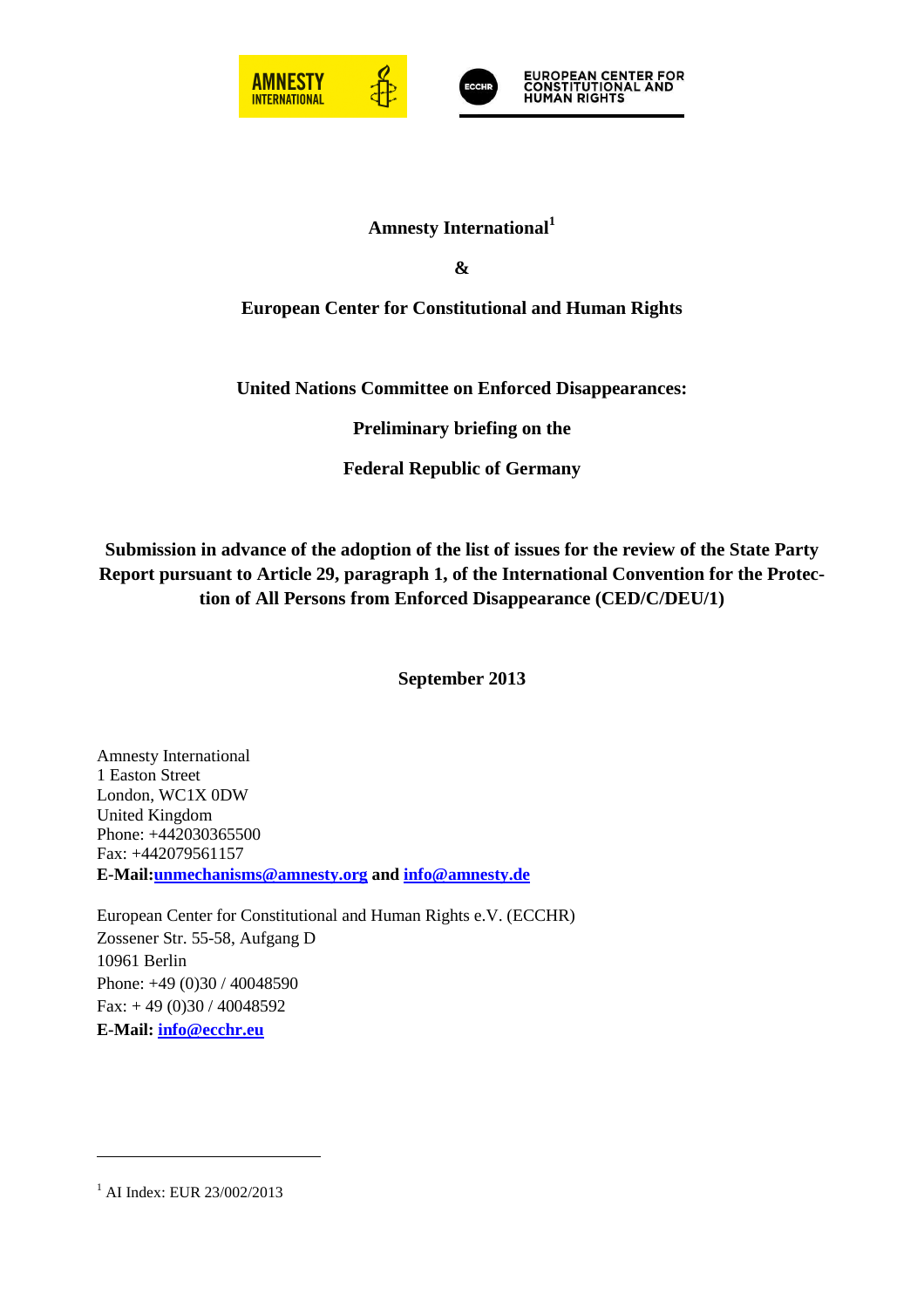## **I. Introduction**

Amnesty International and the European Center for Constitutional and Human Rights respectfully submit this preliminary briefing on the State Report of the Federal Republic of Germany (hereafter referred to as Germany (CED/C/DEU/1)) to the Committee on Enforced Disappearances for consideration in advance of the adoption of the list of issues at its 5th session in November 2013.

Amnesty International and the European Center for Constitutional and Human Rights hereby present the organizations' analysis on the lack of full implementation of the International Convention for the Protection of All Persons from Enforced Disappearance (hereinafter "the Convention") by Germany. Both organizations note a number of serious gaps in German national law, especially the Criminal Code ("*Strafgesetzbuch*") which, from the organizations' point of view, are not accurately addressed by the State Party in its Report to the Committee.

On 24 September 2009, Germany ratified the Convention. According to Article 4 of the Convention, State Parties have the obligation to make enforced disappearance a criminal offence under national law; Germany has not yet fulfilled this obligation. The Federal Government claims in its State Report that existing criminal provisions in German law adequately provide for prosecution in any instance of a violation of the Convention.<sup>2</sup> Amnesty International and the European Center for Constitutional and Human Rights dispute this assertion. There are serious gaps in German criminal law that could prevent the investigation and prosecution of those suspected of criminal responsibility for enforced disappearance.

Amnesty International and the European Center for Constitutional and Human Rights have analyzed a number of cases that have been or could be significant for the German justice system. An analysis has also been carried out based on a fictional case scenario to determine whether existing German criminal provisions are sufficient to ensure that the appropriate investigation and prosecution proceedings can take place.<sup>3</sup> The position of Amnesty International and the European Center for Constitutional and Human Rights is that the criminal provisions as they currently stand in the German Criminal Code do not adequately cover instances of the specific offence as defined in Article 2 of the Convention and fail to fulfill the Germany's obligation to criminalize the conduct.

The organizations welcome the express reference by the German Government in its Report to the aforementioned position of Amnesty International and the European Center for Constitutional and Human Rights, and that it promised to engage in a dialogue with civil society to examine "whether and to what extent an addition to German criminal law should be undertaken".<sup>4</sup> The Report also makes clear, however, that: "the Federal Government does not consider it le-

<sup>&</sup>lt;sup>2</sup>State Report of the Federal Republic of Germany (CED/C/DEU/1), para. 25.

 $3$  The description and examination of the cases mentioned can be provided on request (in German only).

<sup>&</sup>lt;sup>4</sup>State Report of the Federal Republic of Germany (CED/C/DEU/1), para. 26.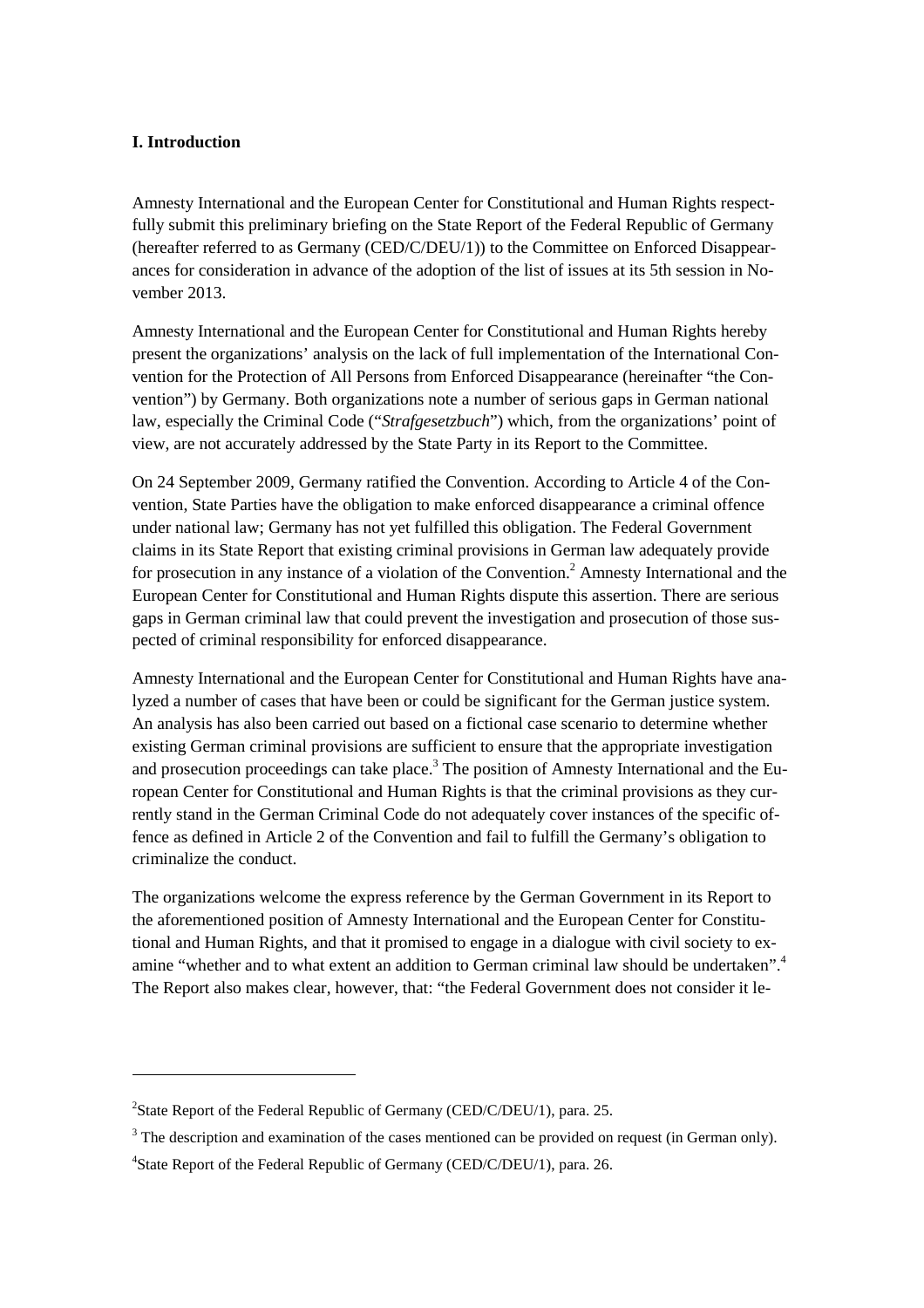gally necessary to create a new criminal offence of enforced disappearance".<sup>5</sup> Yet the Government's Report does not put forward a convincing case to support this assessment.

#### **II. The obligation to make enforced disappearance criminal under national law**

Article 4 of the Convention provides that: "[e]ach State Party shall take the necessary measures to ensure that enforced disappearance constitutes an offence under its criminal law"

Germany states in its Report that "[t]here is no specific criminal offence of "enforced disappearance" in German law which specifically covers the definition in article 2 of the Convention"<sup>6</sup> and also adds that "German criminal law ensures that the various forms of commission of enforced disappearance as defined by article 2 are sanctioned by the criminal law".

Amnesty International and the European Center for Constitutional and Human Rights are of the view that the obligation contained in Article 4 requires that states parties must define enforced disappearance as a separate or independent crime. It is not enough and not in compliance with the Convention, as purported by Germany, to define offences that may be linked with enforced disappearances, such as unlawful imprisonment for more than one week, unlawful imprisonment causing serious injury or death to the victim, abandonment, abduction of minors from the care of their parents, etc., – all of them ordinary offenses, which do not attract the consequences arising out of crimes under international law, as enforced disappearance. In sum, German courts are not in position to find a person guilty of 'enforced disappearance', but of related ordinary crimes.

The German justice system has had to deal with the disappearance of persons in a number of cases over the last decades. At present, at least two criminal investigations are ongoing into instances of disappearances.<sup>7</sup> The absence of a specific criminal provision in the German Criminal Code has, in the past, made it difficult or impossible to investigate those suspected of criminal responsibility for enforced disappearance in Germany. In many cases, the lack of any prospect of successful legal proceedings has meant that crimes were not pursued by the relevant investigatory authorities or indeed not reported at all. In other cases of disappearance, the investigatory authorities attempted to address enforced disappearance by applying ordinary offenses linked to

<sup>&</sup>lt;sup>5</sup>State Report of the Federal Republic of Germany (CED/C/DEU/1), para. 25.

**<sup>6</sup>** State Report of the Federal Republic of Germany (CED/C/DEU/1), para. 20.

<sup>&</sup>lt;sup>7</sup> Namely the case on the extraordinary rendition of K. E.-M. by the CIA (Prosecution Authorities Munich) and the case of H. H., former leader of the Colonia Dignidad in Chile, relating to the disappearance of oppositionists within the grounds of the Colonia Dignidad in 1976 (Prosecution Authorities Krefeld).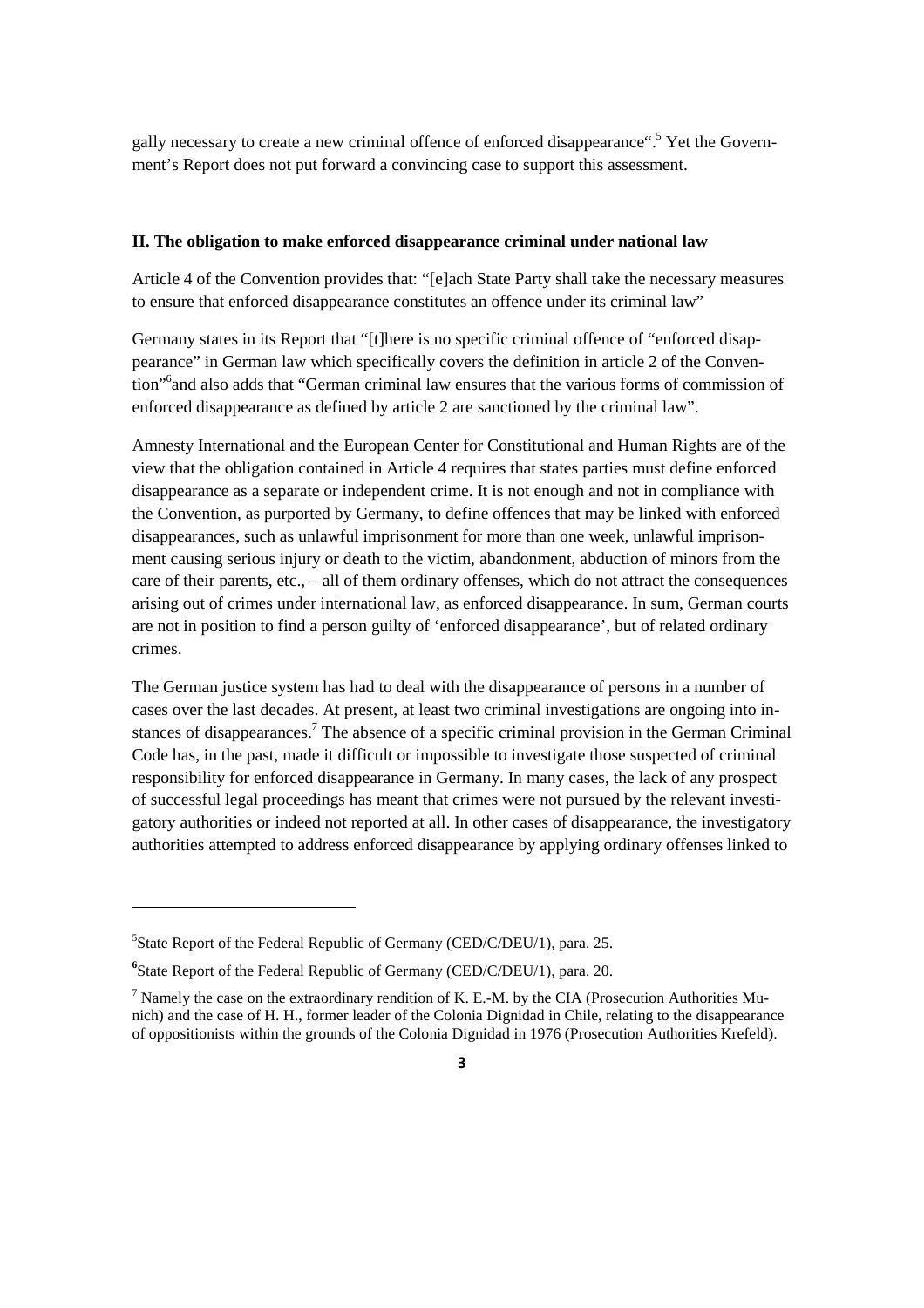enforced disappearance, such as unlawful imprisonment, causing bodily harm, obstruction of justice and murder.<sup>8</sup>

Enforced disappearance is a multidimensional human rights violation and an offence comprising more than one act. Taken together, this collection of impingements of legal interests combine to form a new, additional crime which goes above and beyond these individual offences and which conveys the specific injustice of the crime of enforced disappearance. It is this particular injustice which has found expression in the Convention's definition of the crime.<sup>9</sup> Along with the element of the arrest, detention, abduction or deprivation of liberty, enforced disappearance also involves a second act: refusing to acknowledge the act or the concealment of the fate or whereabouts of the disappeared person. This element of injustice is not adequately reflected in German criminal law as it currently stands. The establishment of a new criminal offence is particularly necessary in view of two distinct issues: the potential for liability as a principal offender for enforced disappearance and the statute of limitations. The German Code of Crimes against International Law ("Völkerstrafgesetzbuch") already criminalizes enforced disappearance, but only where the crime is committed as part of a systematic or widespread attack against a civilian population and, therefore, constituting a crime against humanity. Thus it has already been recognized under German law that enforced disappearance in all its complexity and as defined in the Convention represents a criminal offence. What is needed, however, is criminalization of enforced disappearance in random or isolated cases not amounting to a crime against humanity.

**1) Some perpetrators of crimes set out in the Convention can only be tried under German law as secondary participants** 

 $8$  As for example in the cases of K. E.-M. (investigation relating to unlawful imprisonment in addition to causing bodily harm by dangerous means in accordance with §§ 239 (1), (3 no.1), 224, 53 of the Criminal Code) and H. H. (investigation solely relating to murder in accordance with § 211 of the Criminal Code). Furthermore, cases of enforced disappearances in Argentina between 1976 and 1983 led to arrest warrants issued by German courts on charges of murder as long as the dead body had been found, however, in cases in which the whereabouts of the disappeared remain unknown or persons survived, investigations were ceased because of statute of limitations (file no. Prosecution Authorities Nuremberg-Fuerth: 407 Js 41063/98).

<sup>&</sup>lt;sup>9</sup> The legal scholars Grammer and Ambos/Böhm have also rightly determined that the specific injustice of this crime is based largely on the uncertainty it brings in relation to the whereabouts of the disappeared person. This uncertainty is fully intended by the perpetrator, since he/she aims to systematically obscure the fate of the disappeared as well as their own tracks. A further characteristic is thus the involvement of public authorities in the crime, not only in that a state-backed system itself assumes responsibility for the unlawful imprisonment, but also that it can withhold information from relatives or hinder them in their search for the disappeared person. SeeGrammer, *Der Tatbestand des VerschwindenlassenseinerPerson, TranspositioneinervölkerrechtlichenFigurinsStrafrecht*, 2005, p. 130; Ambos, *Desaparición forzada de personas*, Análisis comparado e internacional, 2009, passim.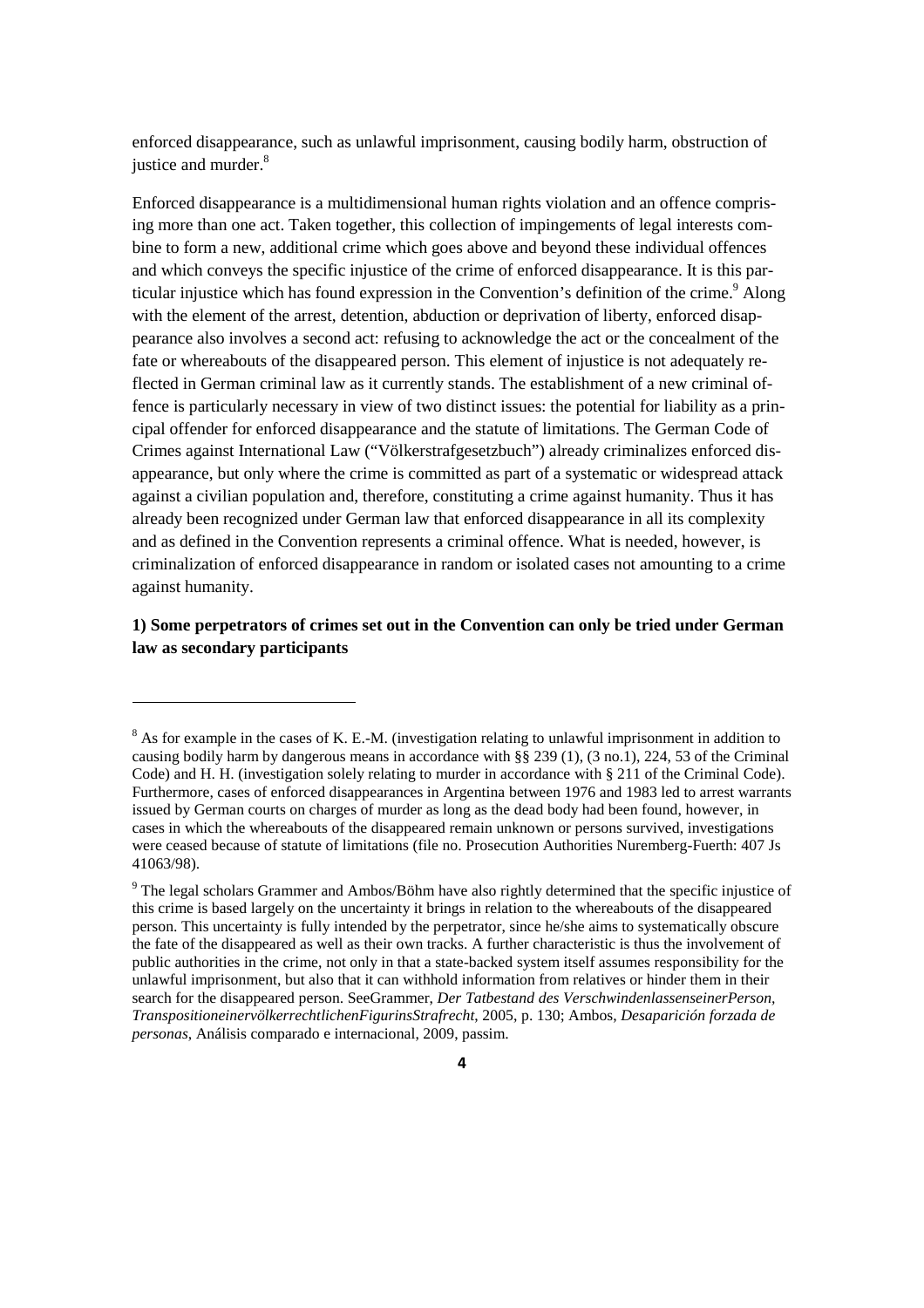Article 2 of the Convention defines enforced disappearance and sets out the elements of the offence required to determine what acts should be punishable. Along with arrest, detention, abduction any other form of deprivation of liberty, these elements also include acts such as the refusal to acknowledge the deprivation of liberty and the concealment of the fate or whereabouts of the disappeared person, which place such a person outside the protection of the law. Article 6 of the Convention, which describes the possible forms of perpetration (direct perpetration, ordering, soliciting, inducing the commission of or attempting to commit), taken together with the definition contained in Article 2, shows that the Convention pursues a very broad concept of perpetrator. Thus, direct perpetrators of enforced disappearance include not only those persons who are involved in the capture and subsequent treatment of the disappeared person but also those who knowingly withhold information from relatives of the disappeared and thus facilitate the actions of the previously mentioned offenders. This broadly conceived concept of the perpetrator is specifically designed to include actions of administrative, judicial and police apparatus which might impact on a case of enforced disappearance. This feature distinguishes the crime of enforced disappearance from other criminal offences and criminalizes actions that significantly contribute to facilitating the crime. Article 7 of the Convention clearly states that, taking into account the extreme seriousness of the crime, all of these persons must face punishment.

The State Report does not address the question of how German criminal law can guarantee to adequately punish persons who qualify as a principal perpetrator under the Convention, who were not, however, directly involved in the actual enforced disappearance itself but who subsequently contributed to the commission of the crime by concealing the location of the disappeared person. Instead, the report limits itself to listing out the various forms of criminal perpetration by secondary participants foreseen by German criminal law in accordance with §§ 25-27 of the Criminal Code and pointing to the possibility of prosecution of a superior under § 357 (1) of the Criminal Code and the responsibility of military commanders and civil superiors in the cases of systematic enforced disappearance as expressly regulated in §§ 4, 13 und 14 Code of Crimes against International Law.<sup>10</sup>

Based on the existence of the previously mentioned provisions, the German Government correctly determines that "committing, being complicit and participating" are all punishable under German law and that "[a]gainst this background, ordering, soliciting as well as inducing commission of a criminal offence is covered by German criminal law as secondary participation; in some instances, which depend on the specific case, it may even result in prosecution as a principal".<sup>11</sup> The State Party's conclusion that this then fulfills the requirements of the Convention cannot, however, be accepted. Providing an abstract list of the forms of perpetration under Ger-

 $^{10}$ State Report of the Federal Republic of Germany (CED/C/DEU/1), para. 28-42.

<sup>&</sup>lt;sup>11</sup>State Report of the Federal Republic of Germany (CED/C/DEU/1), para. 33.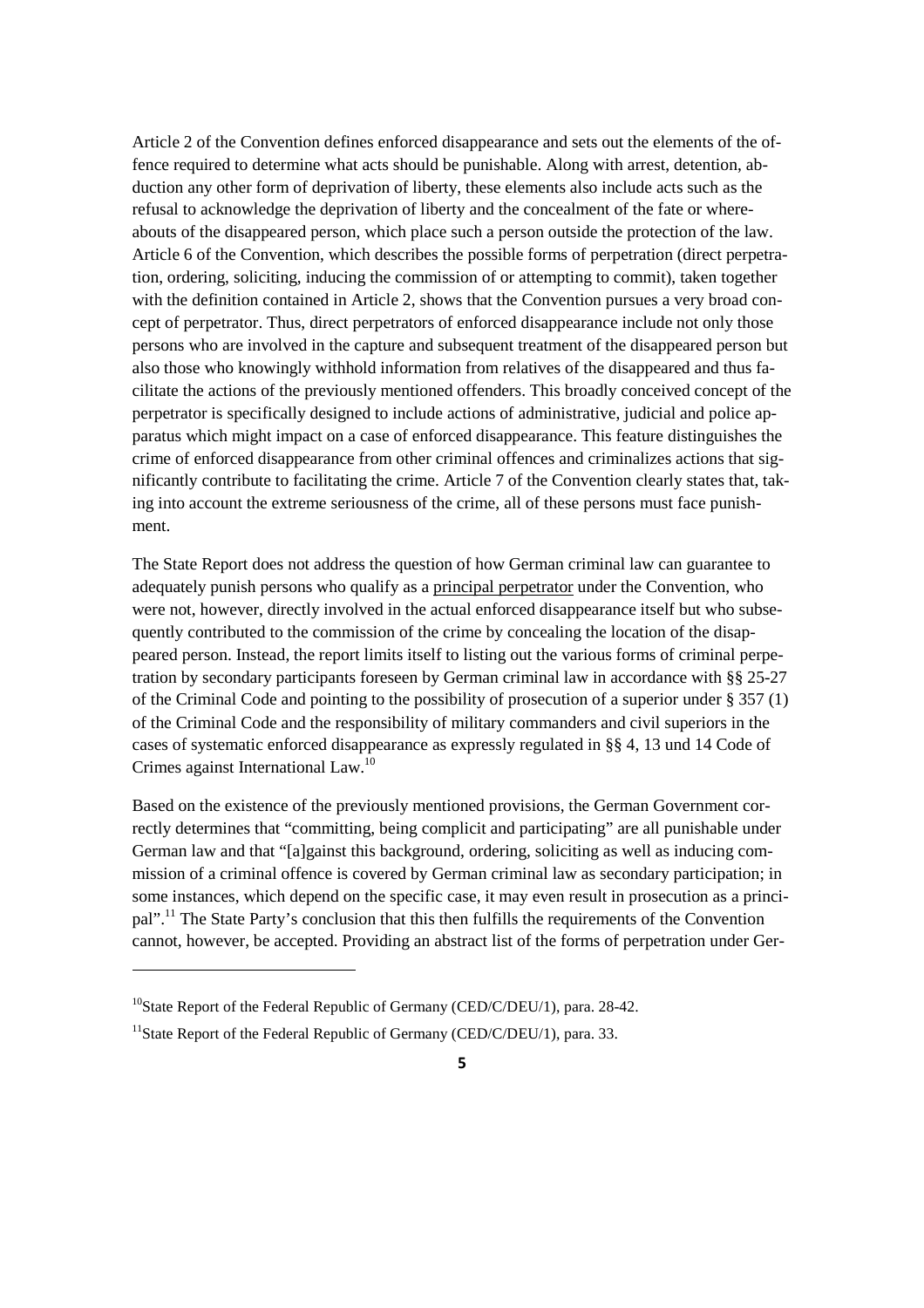man criminal law sheds no light on whether in a particular case a person who, under the Convention, should be punished as a principal and not as a secondary offender, could be prosecuted and brought to justice as such on the basis of the German Criminal Code. Under the present laws, this is currently not the case.

In the vast majority of cases, liability as a principal offender under German criminal law, applies only to those forms of perpetration such as unlawful imprisonment or forcible transportation abroad ("*Verschleppung*"), and not for instance to acts of knowingly withholding information or concealing the fate or whereabouts of the disappeared person. Under the criminal laws currently in place, it is questionable whether prosecution could be pursued against a person who does not directly know the principal offenders but who has knowledge of the whereabouts of a disappeared person which, if disclosed, could uncover the crime, and does not disclose the information. Even if this person could – and this would be doctrinally problematic – at least be held liable for 'in turn' aiding the principals, the sentence would have to be mitigated under § 49 (1) of the Criminal Code. This would be in breach of the obligation under the Convention to punish to the same extent as principals those persons with knowledge of the whereabouts of the disappeared person who are in a position to reveal the crime but omit to do so.

Even if one were to assume, like the German Government does, $^{12}$  that the current criminal offences such as unlawful imprisonment or forcible transport abroad would be sufficient to adequately punish the direct principal perpetrators of enforced disappearance,<sup>13</sup> German criminal law, unlike the Convention, does not consider as principal offenders those persons whose only role in the disappearance is the withholding of information. Since, however, it is expressly stated that these persons must be appropriately punished, the above represents a violation of Article 7 of the Convention. This aspect alone is sufficient to necessitate the introduction of a stand-alone criminal offence.

### **2) Statute of Limitations**

<sup>12</sup>State Report of the Federal Republic of Germany (CED/C/DEU/1), para. 28 *et seq*.

 $13$  It must be noted that even the existing criminal offences referred to in relation to enforced disappearance are subject to conditions that are too narrow, as with the criminal offence of forcible transportation abroad (*Verschleppung*), which requires a danger of political persecution, or the offence of qualified unlawful imprisonment, which provides specifically for deprivation of freedom lasting more than one week. Thus, both offences are more narrowly defined than stipulated by the Convention in relation to enforced disappearance. A similar problem arises with regard to the offence of murder, which has no term of limitation, but which does have a particularly high standard of proof; this standard is often impossible to attain in cases of enforced disappearance due for instance to the absence of a corpse as evidence. As such, this offence is only to a very limited degree suited to fulfilling the prosecutory requirements contained in the Convention.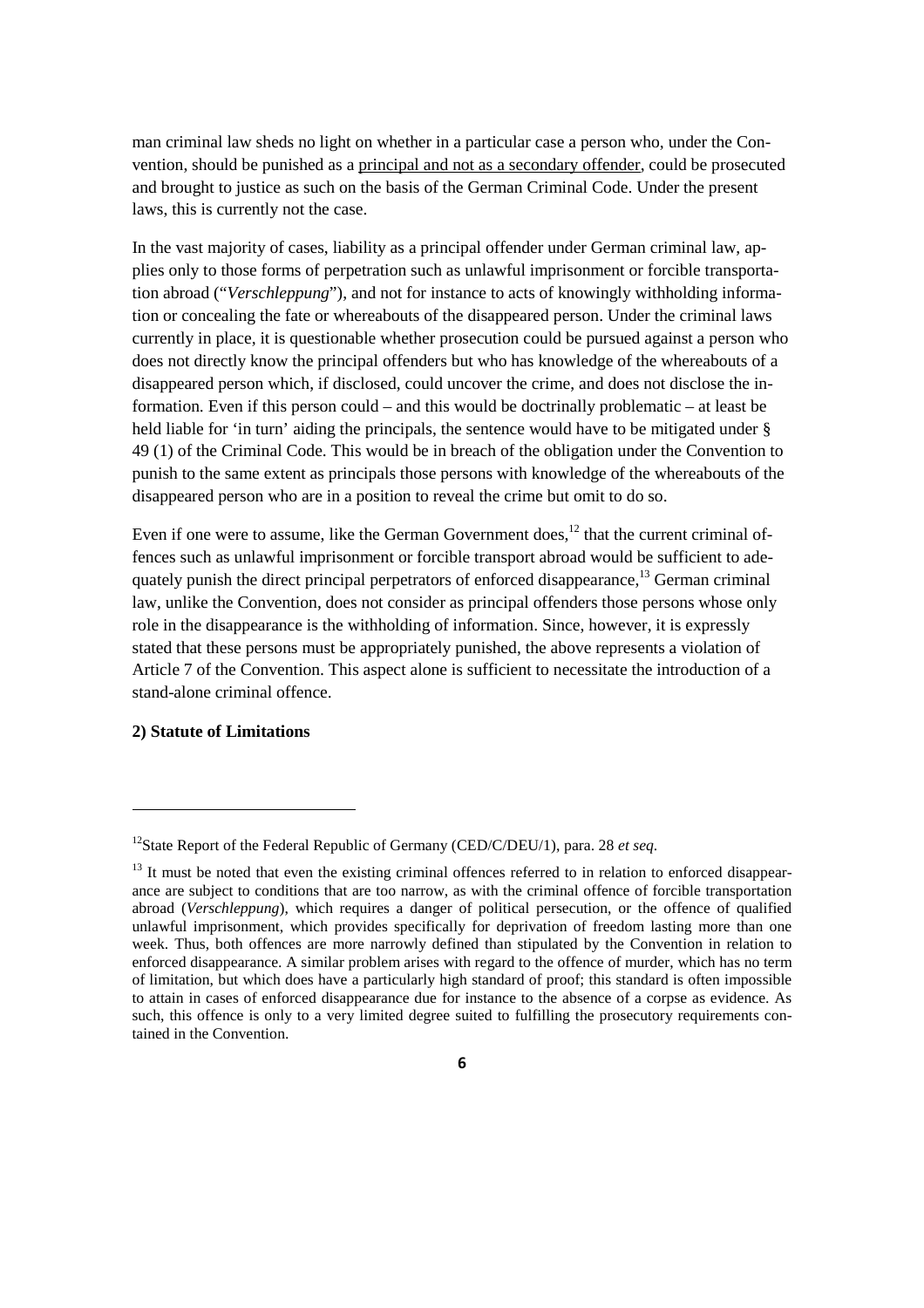Furthermore, under Article 8 of the Convention, States Parties are obliged to ensure that any term of limitations applied to enforced disappearance is of long duration and proportionate to the extreme seriousness of the offence. The multidimensional nature of the human rights violation together with the common political implications and the often lengthy period of disappearance, during which time it must often be assumed that the disappeared person is deceased, means that in determining a statute of limitation for enforced disappearance, regard should be had to the rules for murder and for crimes under the Code of Crimes against International Law, neither of which are subject to the statute of limitations. In politically sensitive cases, it often takes many years for the necessary political action to be taken to begin investigate a case, causing long delays in the prosecutory process.<sup>14</sup> While, generally speaking, the passage of time can often result in significant pieces of evidence being lost, it is also sometimes the case that some evidence only emerges after a long period of time has elapsed.

The German Government remains quite vague on the issue of the statute of limitations. Its Report limits itself to listing out the terms of limitation that currently apply to those offences relating to individual, non-systematic acts of enforced disappearance and, in connection with systematic enforced disappearance, to pointing to § 5 of the Code of Crimes against International Law, which sets out the non-applicability of any term of limitation to crimes contained in the Code of Crimes against International Law.<sup>15</sup> While the latter provision fulfills the requirements of the Convention, a number of problems arise in connection with the term of limitation for non-systematic incidents of enforced disappearance since none of the listed terms of limitation in the Criminal Code can be adjusted to constitute an adequately lengthy term of limitation.

Under the German Criminal Code, the applicable term of limitation is based on the category of criminal offence in question. The criminal offences that have to date been relied on in order to prosecute cases of enforced disappearance such as unlawful imprisonment, causing bodily harm and the obstruction of justice are all subject to varying degrees of punishment and therefore to varying terms of limitation up to a maximum of twenty years. These offences can be applied to a host of other situations involving less serious injustices and lower level violations of legal interests, and it would for this reason be highly undesirable to increase the statutory punishments for these offences. Yet – in the absence of a new, stand-alone offence – this would be the only way to provide for a longer term of limitation.

On top of this is the fact that in cases of continuing offences such as enforced disappearance or unlawful imprisonment, the statute of limitations does not generally begin to run until the of-

<sup>&</sup>lt;sup>14</sup> See, e.g., the Report of the European Parliament from 2 August 2012 calling for increased prosecution for cases of enforced disappearances occurring in the context of the CIA rendition cases: Report on alleged transportation and illegal detention of prisoners in European countries by the CIA: follow-up of the European Parliament TDIP Committee report (2012/2033(INI).

<sup>&</sup>lt;sup>15</sup>State Report of the Federal Republic of Germany (CED/C/DEU/1), para.  $48-55$ .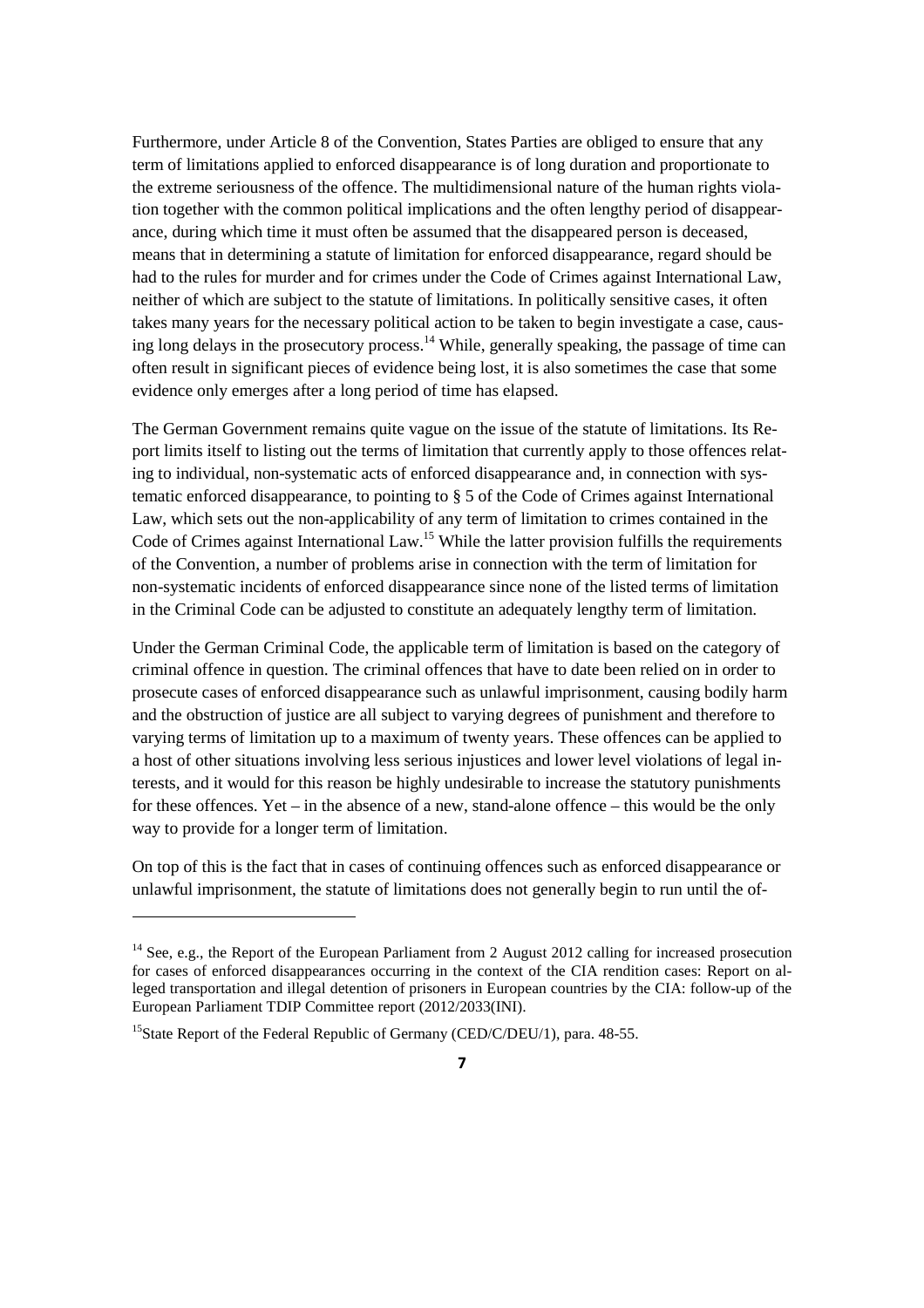fence has been completed.<sup>16</sup> It must however be noted that for individual joint principal offenders, this will mean that the statute begins to run as soon they have committed their final individual action in the context of the crime.<sup>17</sup> This point in time can therefore occur years before the disappeared person is released. If a victim reappears, then the statute of limitations begins to run for all perpetrators. In the case of unlawful imprisonment the term of limitation would be between five and ten years if the deprivation of freedom lasted more than one week or the offender caused serious injury to the victim. These limitation periods are too short to fulfill the requirements of the Convention. The establishment of a stand-alone criminal offence of enforced disappearance is the only reasonable way to extend the applicable term of limitation.

## **3) Principle of universal jurisdiction does not apply to non-systematic forms of enforced disappearance**

The Convention expressly puts individual acts of non-systematic enforced disappearance on an equal footing with systematic occurrences of the crime. Now, individual cases of 'ordinary' or non-systematic enforced disappearances are also punishable and must be prosecuted. This new development is particularly relevant to Germany, since cases such as the one relating to the abduction of *K. E.-M.* could become relevant as they may be qualified as instances of nonsystematic enforced disappearance.<sup>18</sup> The report of the German Government deals with both types of enforced disappearance and yet makes no mention of the existing differences (clearly evident from the report) in their potential for prosecution. This approach is not in keeping with the requirements of the Convention.

Under Article 9 (2) of the Convention, when an alleged offender is present in any territory under the jurisdiction of a state party, that state is obliged to either itself initiate criminal proceedings, or extradite the person to another state that is willing and able to prosecute or surrender the person to an international criminal tribunal whose jurisdiction it has recognized (*autdedereautiudicare*). This obligation, read correctly, also includes the obligation to exercise jurisdiction on the basis of universal jurisdiction where necessary.<sup>19</sup>

<sup>&</sup>lt;sup>16</sup> See § 78a of the Criminal Code. This was also expressly highlighted by the Federal Republic in its Report. See State Report of the Federal Republic of Germany (CED/C/DEU/1), para. 52.

<sup>&</sup>lt;sup>17</sup> Fischer, *Strafgesetzbuch*,  $59<sup>th</sup>$  ed., 2012, art. 78a, § 4.

<sup>&</sup>lt;sup>18</sup> This is also recognized by the Federal Government in its Report when it names the K. *E.-M.* case as an example of the exercise of jurisdiction pursuant to Art. 9 (1) of the Convention "to the extent that the circumstances of his detention may be classified as "enforced disappearance" within the meaning of the Convention", State Report of the Federal Republic of Germany (CED/C/DEU/1), para. 60.

<sup>&</sup>lt;sup>19</sup> See: Amnesty International, International Law Commission: The obligation to extradite or prosecute" (IOR 40/001/2009), p.8.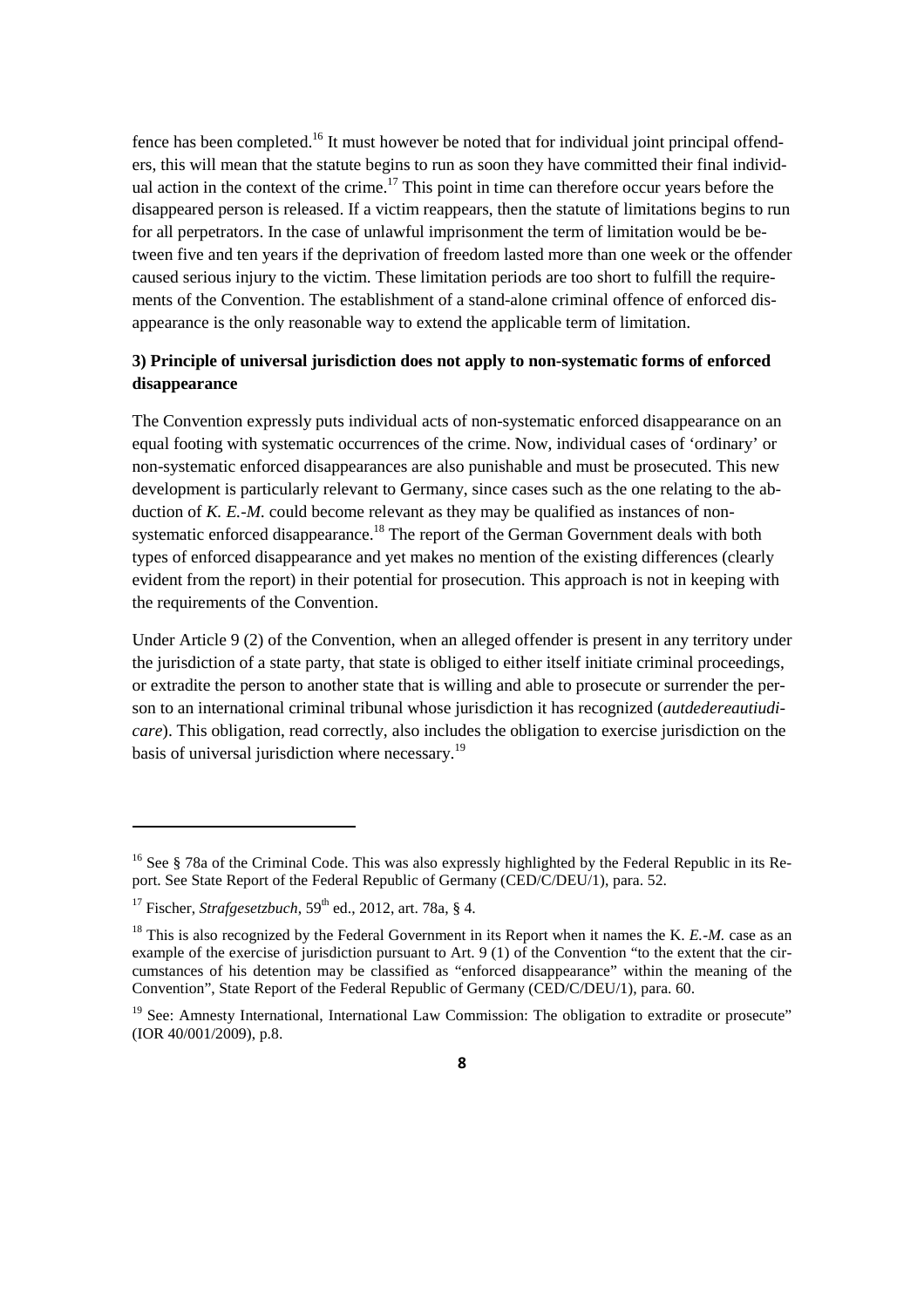Systematic enforced disappearance under § 7 (1) no. 7 of the Code of Crimes against International Law is seen as a crime against humanity under German law, with the result that it is subject to the principle of unlimited universal jurisdiction under § 1 VStGB. In connection with non-systematic enforced disappearance, the German Government refers in its report to § 7 (2) No. 2 of the Criminal Code.<sup>20</sup> This provision, however, is based on the so-called 'principle of representative criminal justice' ("*Prinzip der stellvertretenden Strafrechtspflege"*) in accordance with which German courts exercise their jurisdiction merely as a representative of another state with the result that the process depends on the criminal law provisions on liability for the crime in that other state. This process brings with it a number of problems that would not arise when applying the principle of universal jurisdiction. An initial hurdle is that the state being represented must have criminal provisions that are similar to the German provision in terms of the scope of the legal interests they protect. The German judiciary might also have to take into account elements of the other state's criminal law such as mitigating factors or exemptions from punishment. Considering that it is precisely those states in which the practice of enforced disappearance is widespread that frequently try to provide legal legitimacy for such practices, punishing offenders based on the principle of representative criminal justice is often problematic. This is particularly true for those states that have not ratified the International Convention for the Protection of All Persons from Enforced Disappearance.

Finally, the German Government made no reference in this context to § 6 No. 9 of the Criminal Code, which provides for prosecution under universal jurisdiction in cases in which – such as on the basis of the principle of *aut dedere aut iudicare*– the possibility of universal exercise of jurisdiction is provided for under international law.<sup>21</sup> This would potentially be one way to provide for appropriate prosecution in cases of non-systematic enforced disappearance.

#### **III. The right to reparations**

Article 24(4) of the Convention provides that "[e]achState Party shall ensure in its legal system that the victims of enforced disappearance have the right to obtain reparation and prompt, fair and adequate compensation".

Upon depositing the instrument of ratification Germany made unilateral statements with regard to five provisions contained in the Convention. Despite the clear and categorical wording of Article 24(4), the following unilateral statement was made by Germany: "It is clarified that the

<sup>&</sup>lt;sup>20</sup>State Report of the Federal Republic of Germany (CED/C/DEU/1), para. 61.

<sup>&</sup>lt;sup>21</sup> Particularly affirmative in connection with Article 9 (2) of the Convention against Enforced Disappearance: Ambos in: *MünchenerKommentar zum Strafgesetzbuch*, § 6.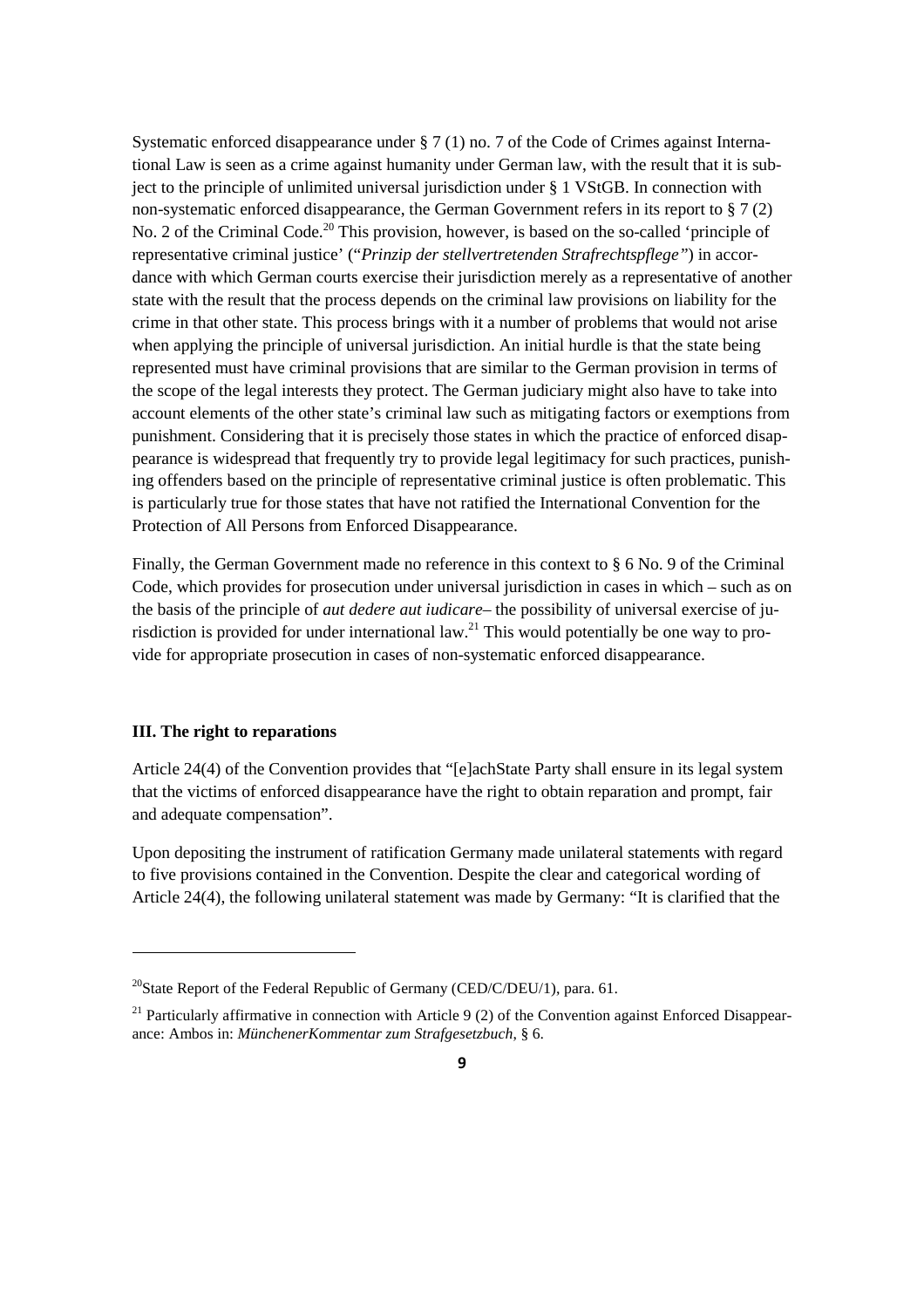envisaged provision on reparation and compensation does not abrogate the principle of state immunity."

That unilateral statement made by Germany is not a declaration (a unilateral statement, however phrased or named, made by a state, whereby that state purports to specify or clarify the meaning or scope of a treaty or of certain of its provisions<sup>22</sup>), but is a reservation (a unilateral statement, however phrased or named, made by a state, whereby the state purports to exclude or to modify the legal effect of certain provisions of the treaty in their application to it).<sup>23</sup>

In addition, that reservation made by Germany may prevent victims and their relatives in Germany from obtaining reparation from a foreign state or from its officials or agents for enforced disappearance committed outside Germany. That restriction – which is not contained in the Convention – is inconsistent with international law and standards guaranteeing victims of human rights violations their right to a remedy.

In sum, Amnesty International and the European Center for Constitutional and Human Rights consider the unilateral statement made by Germany regarding Article 24(4) as a reservation which defeats the object and purpose of the Treaty and is, therefore, null and void.

Germany, as any other state party of the Convention, should eliminate any claim to immunity that would bar civil claims for reparation for enforced disappearances, whether in civil or criminal proceedings.

### **IV. Conclusion**

An overview of German criminal law shows that the current provisions of the Criminal Code are not sufficient to address the specific injustice expressed in the definition contained in Article 2 of the Convention and fail to fulfill the Convention's obligations related to the duty to investigate and prosecute. The full implementation of the Convention requires the introduction of a new, stand-alone criminal provision. As such, the German Government's strategy of relying on existing criminal law is unconvincing. The establishment of a new criminal provision would also send a clear signal that the implementation of the Convention is being taken seriously and would allow the establishment of statutes of limitations of long duration, which are proportionate to the extreme seriousness of the offence. Germany should further make the necessary steps to apply the principle of *aut dedere aut iudicare,* including on the basis of universal jurisdiction where necessary, for non-systematic forms of enforced disappearances.

<sup>&</sup>lt;sup>22</sup> Article 1.2., Definition of Interpretative declarations, Guide to Practice on Reservations to Treaties, International Law Commission (ILC), 2011.

 $23$  "Article 1.1., Definition of reservations, ILC Guide to Practice on Reservations to Treaties.